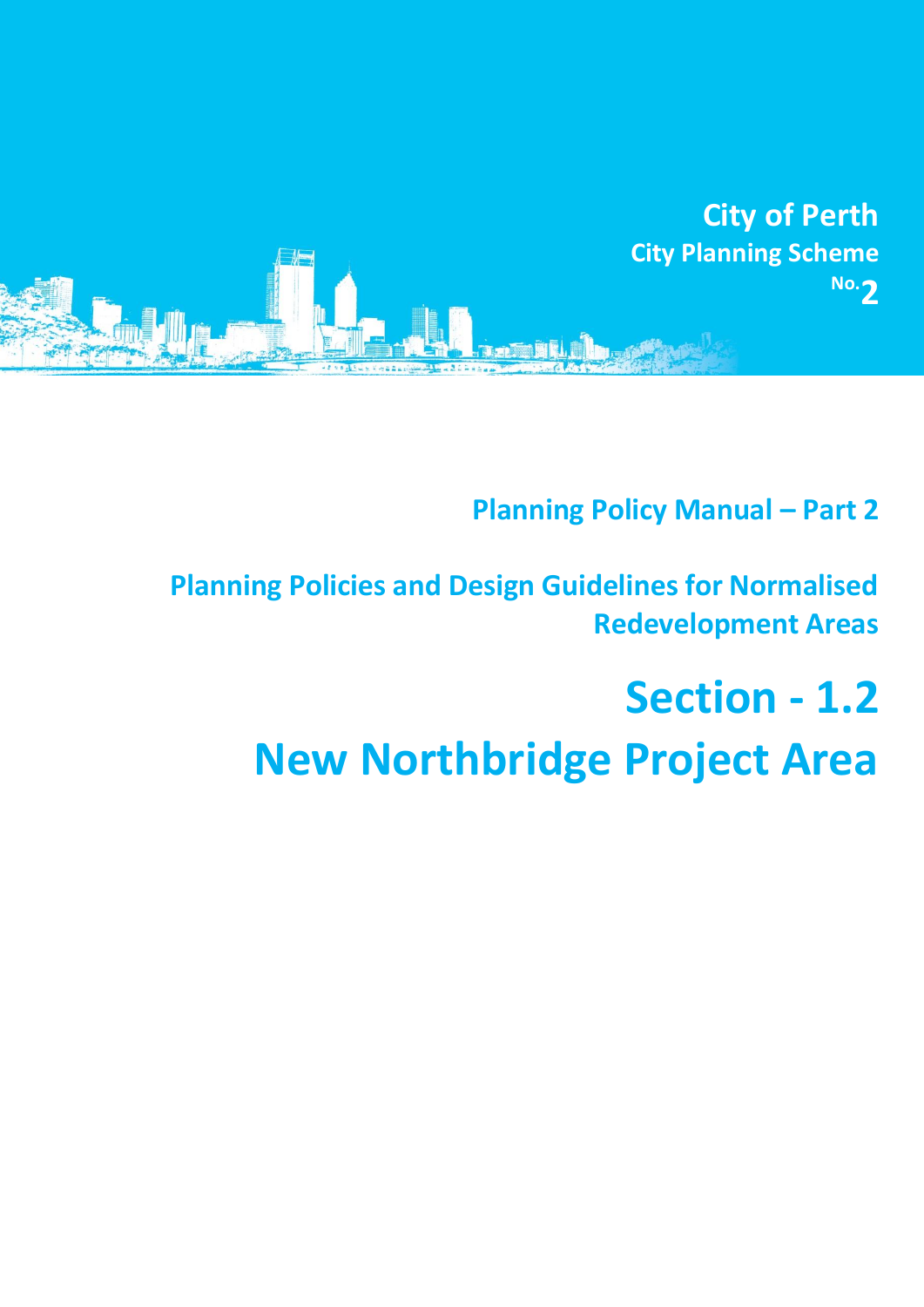

| <b>Version#</b> | <b>Decision Reference</b> | <b>Synopsis</b> |
|-----------------|---------------------------|-----------------|
|                 | 17 March 2015             | Adopted         |
| 2               | 13 December 2016          | Amended         |
| 3               | 11 April 2017             | Amended         |
|                 |                           |                 |
|                 |                           |                 |
|                 |                           |                 |
|                 |                           |                 |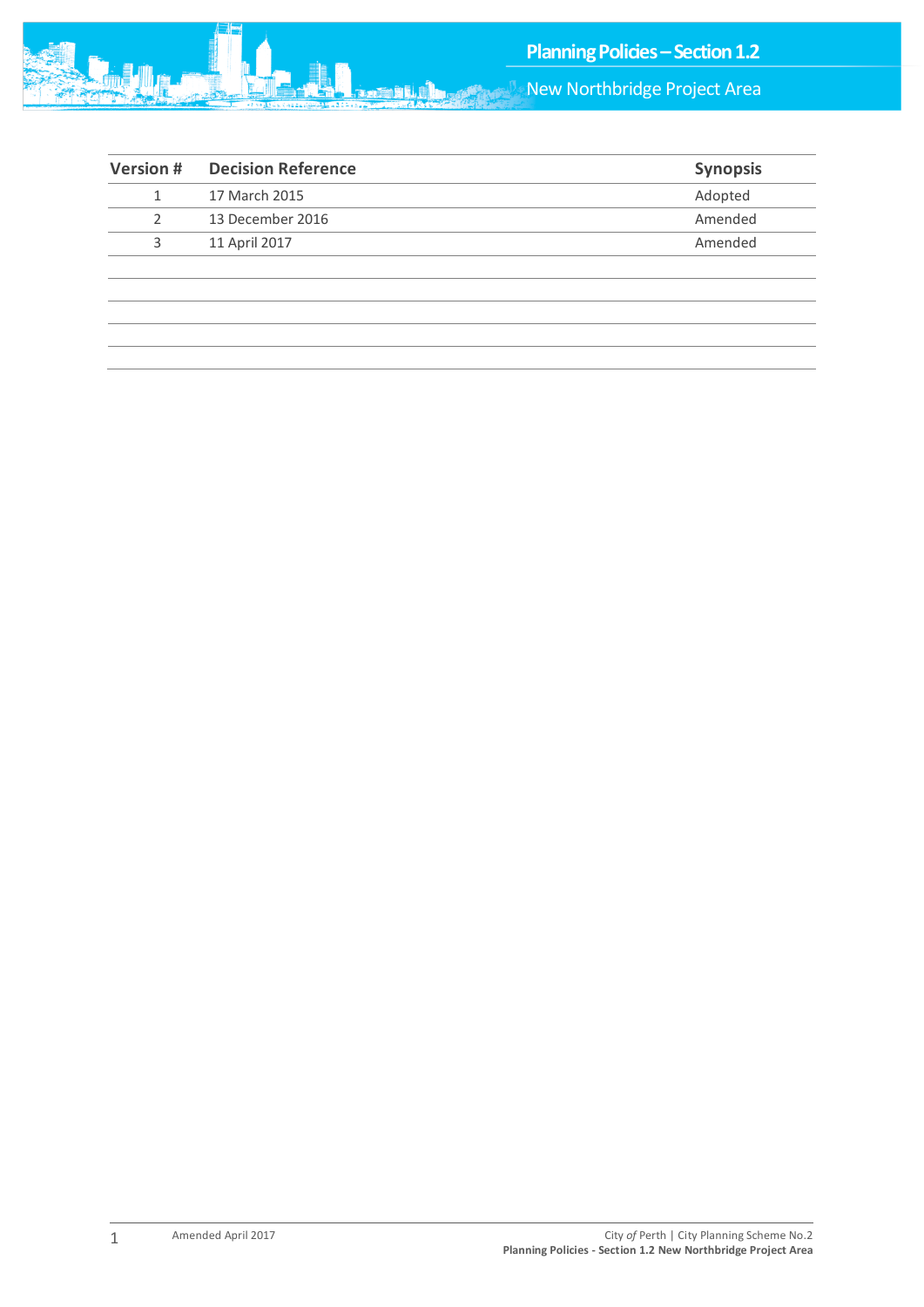## **CONTENTS**

| <b>SECTION</b> | <b>TITLE</b><br><u> 1989 - Johann Stoff, amerikansk politiker (d. 1989)</u> | <b>PAGE</b> |
|----------------|-----------------------------------------------------------------------------|-------------|
| 1.0            |                                                                             |             |
| 2.0            | RELATIONSHIP TO PLANNING SCHEME, PLANNING POLICIES AND DESIGN               |             |
| 3.0            |                                                                             |             |
| 4.0            |                                                                             |             |
| 4.1            |                                                                             |             |
| 4.2            |                                                                             |             |
| 4.3            |                                                                             |             |
| 4.4            |                                                                             |             |
| 4.5            |                                                                             |             |
| 4.6            |                                                                             |             |
| 4.7            |                                                                             |             |
| 4.8            |                                                                             |             |
| 4.9            |                                                                             |             |
| 4.10           |                                                                             |             |
| 4.11           |                                                                             |             |
| 4.12           |                                                                             |             |
| 4.13           |                                                                             |             |
| 4.14           |                                                                             |             |
| 4.15           |                                                                             |             |
| 4.16           |                                                                             |             |
| 4.17           |                                                                             |             |
| 4.18           |                                                                             |             |
| 4.19           |                                                                             |             |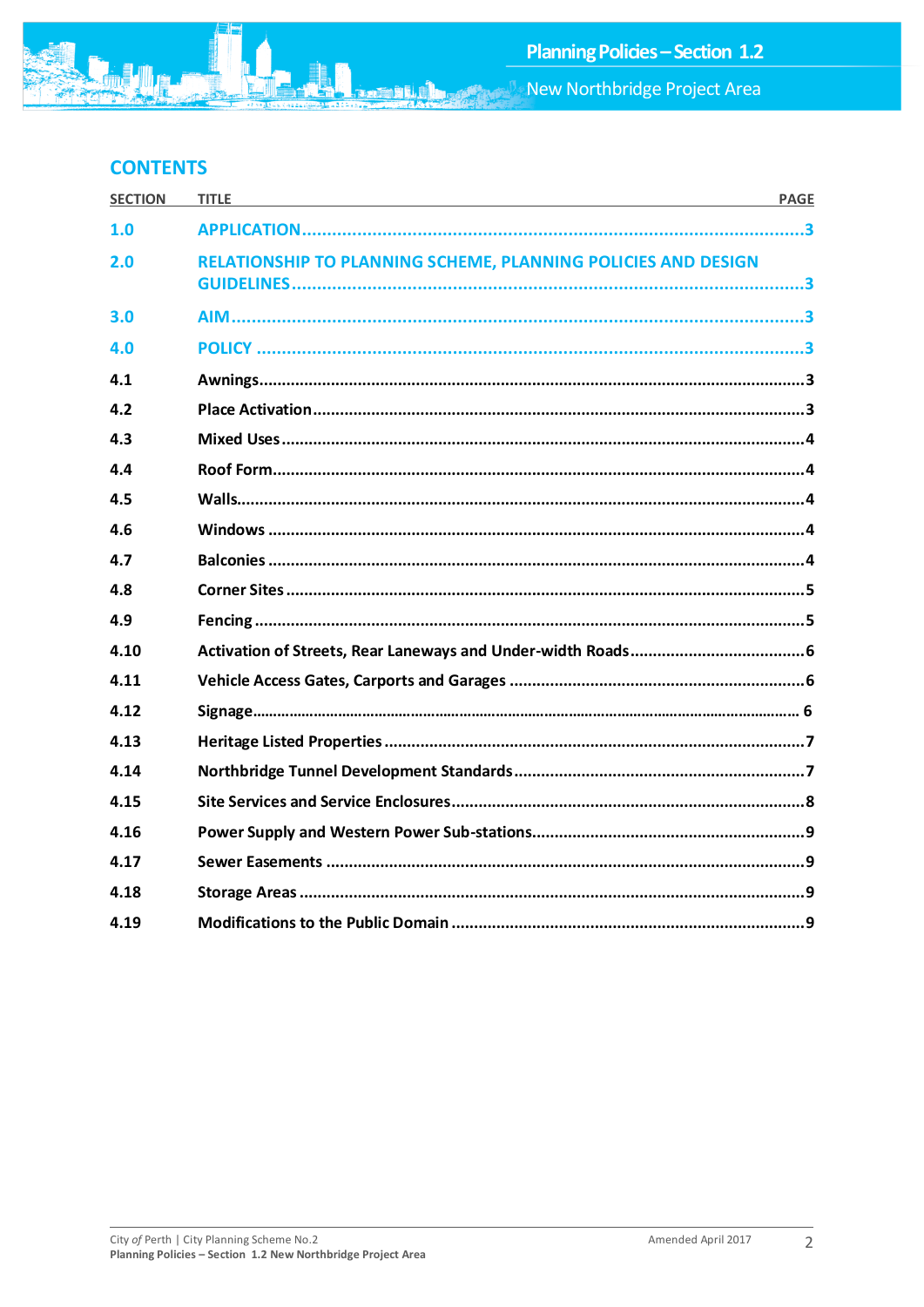

### <span id="page-3-0"></span>**1.0 APPLICATION**

This policy applies to development within the New Northbridge Project Area (the Project Area) as defined by the City of Perth Local Planning Scheme No. 26 (Normalised Redevelopment Areas) (herein called 'the Scheme'), as illustrated on the Scheme Map.

## <span id="page-3-1"></span>**2.0 RELATIONSHIP TO PLANNING SCHEME, PLANNING POLICIES AND DESIGN GUIDELINES**

This policy intended to supplement the provisions of the Scheme and should be read in conjunction with the Scheme Text, in particular those provisions relating to the Project Area.

The Deemed Provisions set out in the *Planning and Development (Local Planning Schemes) Regulations 2015* also form part of the Scheme Text.

Where a provision of this policy is inconsistent with a provision of the Deemed Provisions, the latter prevails.

Where a provision of this policy is inconsistent with a provision of any policy of the City of Perth City Planning Scheme No.2, the provision of this policy prevails unless it is a Deemed Provision.

Design Guidelines have been prepared for all areas within the New Northbridge Project Area and should be read in conjunction with this policy. Where a provision of this policy is inconsistent with a provision of the Design Guidelines relating to the Precinct in which development takes place, the provision of the Design Guidelines prevails.

#### <span id="page-3-2"></span>**3.0 AIM**

This policy and the Design Guidelines for the Project Area aim to:

- guide the form of development so that it is consistent with, and enhances, the unique character and design qualities of the area; and
- ensure development is delivered in accordance with the Scheme Objectives, Scheme Principles, and Precinct Statements of Intent.

#### <span id="page-3-3"></span>**4.0 POLICY**

#### <span id="page-3-4"></span>**4.1 Awnings**

Continuous pedestrian protection in the form of ground level awnings is required. High level awnings such as shading over windows are encouraged to add interest and expression to the building's architecture and improve its energy efficiency.

#### <span id="page-3-5"></span>**4.2 Place Activation**

New development within the Project Area has an important role to play in activating Northbridge and it is therefore critical that new buildings are designed to be fully integrated with the surrounding urban area. In particular, it is important that streets within and surrounding the Project Area are activated. The principal characteristics to ensure their activation include:

- highly interconnected buildings that create a defined and human scaled streetscape environment;
- a pedestrian dominated streetscape that encourages interaction;
- a high level of pedestrian amenity;
- concentrated and centralised activity within a defined area;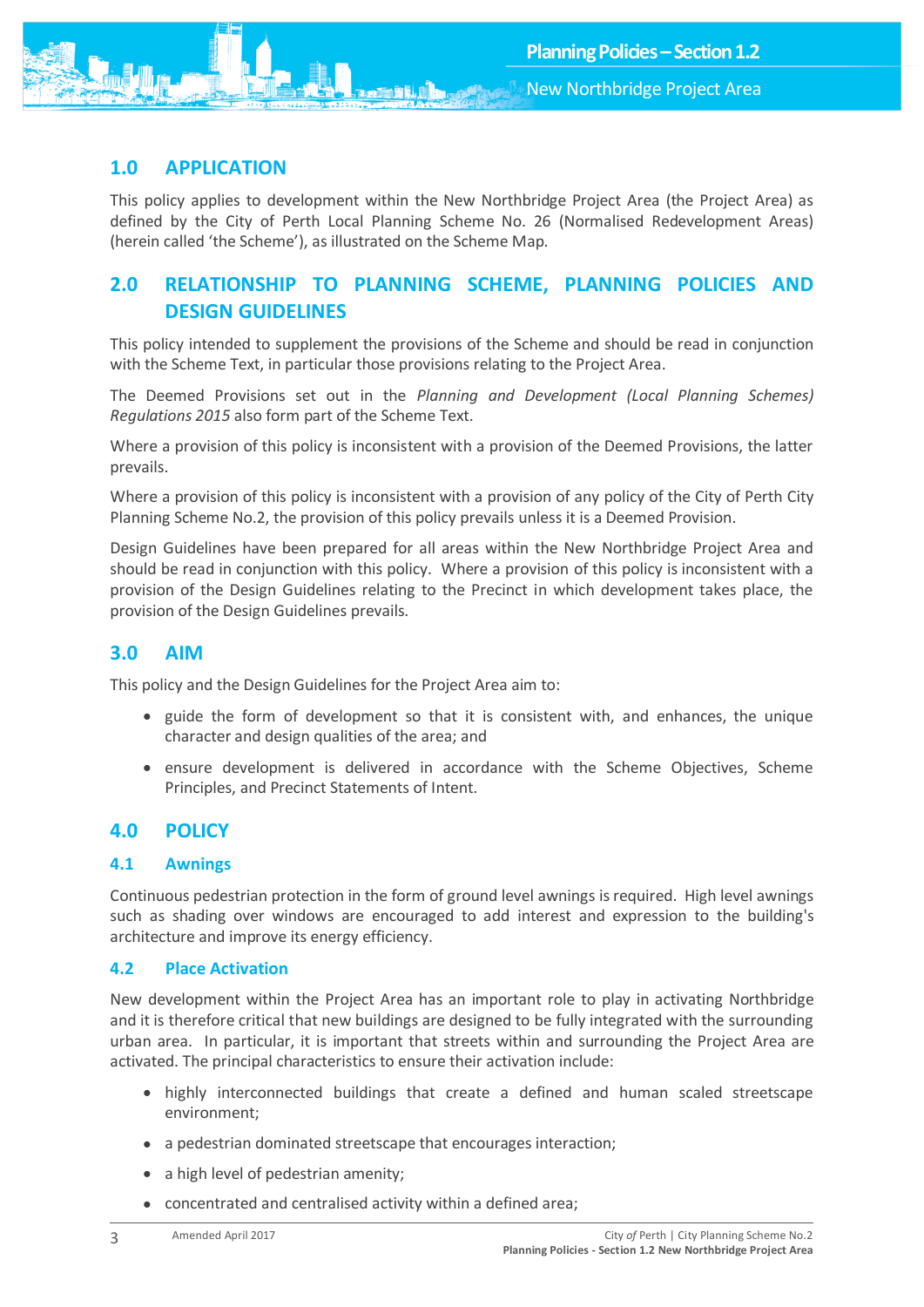

- New Northbridge Project Area
- a good mix of land uses located within close proximity to each other;
- land uses that attract people and activity;
- close proximity to major public transport facilities; and
- small, human scaled shops that are open to the street.

#### <span id="page-4-0"></span>**4.3 Mixed Uses**

The majority of lots within the Project Area are identified as being suitable for mixed use development.

It is intended that development should be representative of the Project Area's historically industrial nature. New developments are encouraged to have two to three storey elements where appropriate and have similar volumes and proportions as existing buildings.

The residential component of mixed use developments should be designed to facilitate passive surveillance of the public domain from balconies and living areas.

The Scheme provides additional planning objectives for mixed use development in Northbridge, particularly for entertainment activities and residential development, which should be applied in conjunction with this policy.

#### <span id="page-4-1"></span>**4.4 Roof Form**

Where new buildings include elements such as gables and pitched roofs, they must be a minimum pitch of 30 degrees where visible from the street. Flat and skillion roofs reflecting the industrial nature of buildings within the Project Area are permissible where appropriately expressed.

The use of roof-space is encouraged. Rooms located in the roof cavity should have a minimum head height of 2.4m over two thirds of the floor area.

#### <span id="page-4-2"></span>**4.5 Walls**

Exposed blank walls are not permitted. Elevations should be detailed with window openings and recessed sections and are to be articulated to provide visual interest, except where nil setbacks adjoin other lots.

The use of corrugated iron, steel and timber features, recycled brick and limestone is encouraged.

Tilt-up construction may be approved provided it can be demonstrated that the aforementioned requirements relating to articulation, detail and blank walls have been satisfied.

#### <span id="page-4-3"></span>**4.6 Windows**

Windows, particularly those that face the street, should generally have a vertical proportion. This design element adds to the objective of encouraging a vertical emphasis, an important factor given the industrial character of the Project Area.

Windows and glass doors facing the street may be whatever size is appropriate, while windows on the side of development will be required to be designed to take into account the issue of overlooking.

Protection of windows from the sun or for privacy should be achieved through architectural devices such as awnings and canopies, and passive solar design, rather than through reflective coatings.

#### <span id="page-4-4"></span>**4.7 Balconies**

Balconies are encouraged on new development within the Project Area in order to achieve a high standard of amenity. The following standards are applicable: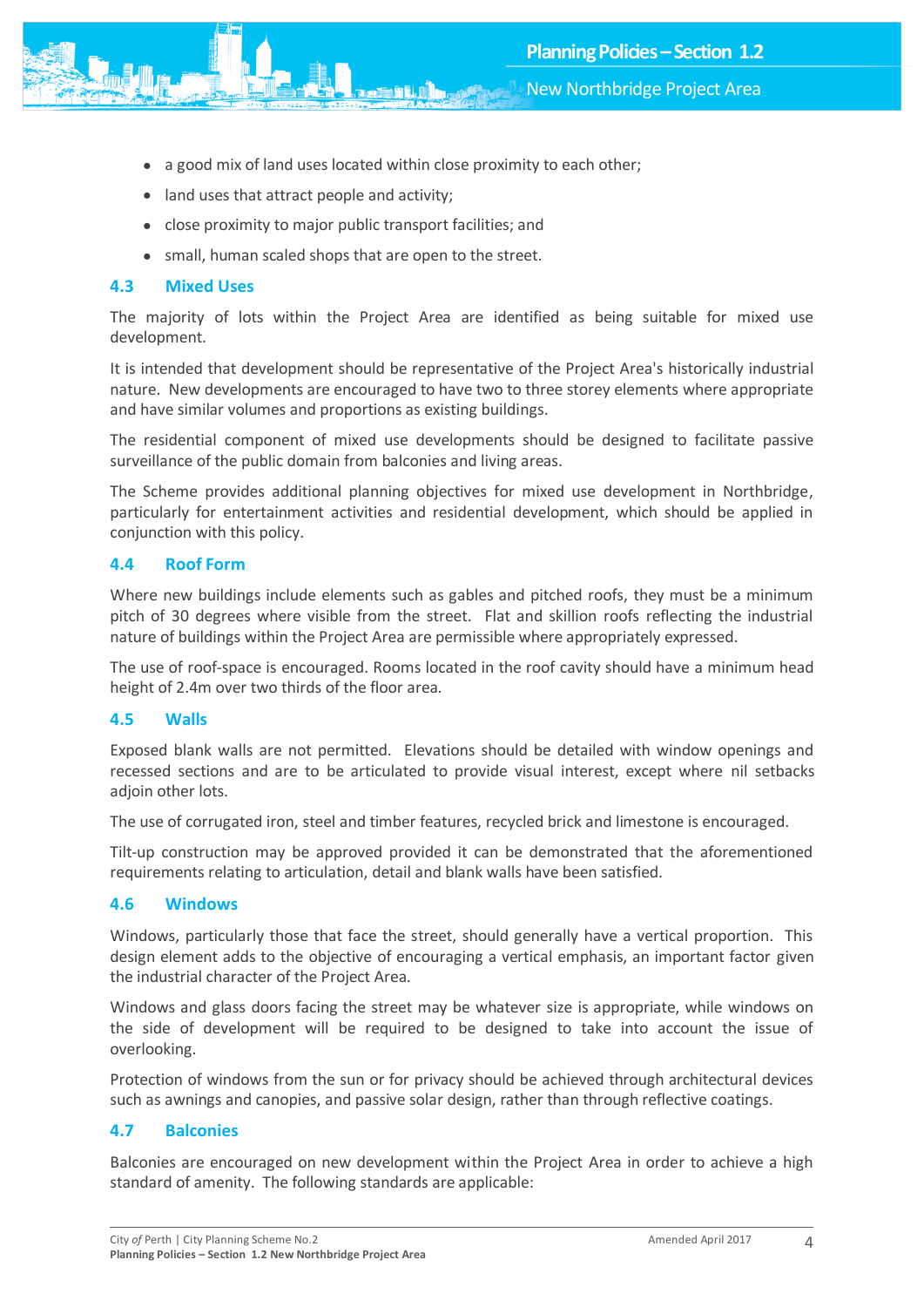

- all apartments and upper floors of townhouses must have a balcony;
- balconies must be useable and be located directly off a living area;
- balconies must be a minimum area of  $10m^2$  and a minimum dimension of 2.5m;
- balconies must not cause unreasonable loss of privacy for neighbours and screening to a height of 1.8m will be required where appropriate;
- screening devices must be integrated into the design of the development so as not to appear added on. Lattice is not permissible;
- as far as possible, balconies should be designed to take advantage of northern sun penetration;
- innovation and variety in balcony designs is encouraged; and
- balconies must not encroach over lot boundaries.

#### <span id="page-5-0"></span>**4.8 Corner Sites**

Corner sites tend to be most prominent. Buildings situated at road intersections play a special role in defining the quality of adjoining public spaces and are often landmarks, which assist people's understanding of the local environment.

Special corner treatment is encouraged and may take the form of, but not be limited to:

- parapet façade higher than flanking parapet (maximum 1.5m above permissible building height); and
- cantilevered canopy higher at truncation of intersection than flanking canopies. The local government should be consulted regarding the extent to which canopy projections can occur.

Blank walls to corner frontages will not be permitted.

#### <span id="page-5-1"></span>**4.9 Fencing**

Low front fencing (i.e. any fencing within the front setback of a particular lot) is a common element to the cottages within the Project Area. New development to infill lots is encouraged to provide front fencing where appropriate. Where front fencing is provided, it should be to a maximum height of 1.2m, be at least 75% visually permeable and have a base course not exceeding 0.5m in height. In addition, it should be reflective of the architectural features utilised in the development.

Alternative fence heights are necessary in certain parts of the Project Area, due to the individual characteristics of certain lots and streetscapes. These are further explained in the Design Guidelines for each area.

Letterboxes should be incorporated into the fence and clearly show the building number.

#### **Side Fence Treatment**

The relevant Design Guidelines for each area identify lots requiring specific side fence treatments. These lots have more than one street frontage, and as such, the fence treatment of the secondary street frontages must maintain an interactive street frontage. Fences should be at least 75% visually permeable, with a base course not exceeding 0.5m in height, and should be in keeping with the appearance of the front fence. Solid blank fencing will not be supported.

#### **Common Boundary Fence Treatment**

Common boundary fencing within the Project Area (i.e. fencing between sides and rear portions of lots) should be solid in nature to maintain privacy. These fences should be in keeping with the appearance and style of other forms of fencing utilised within the development.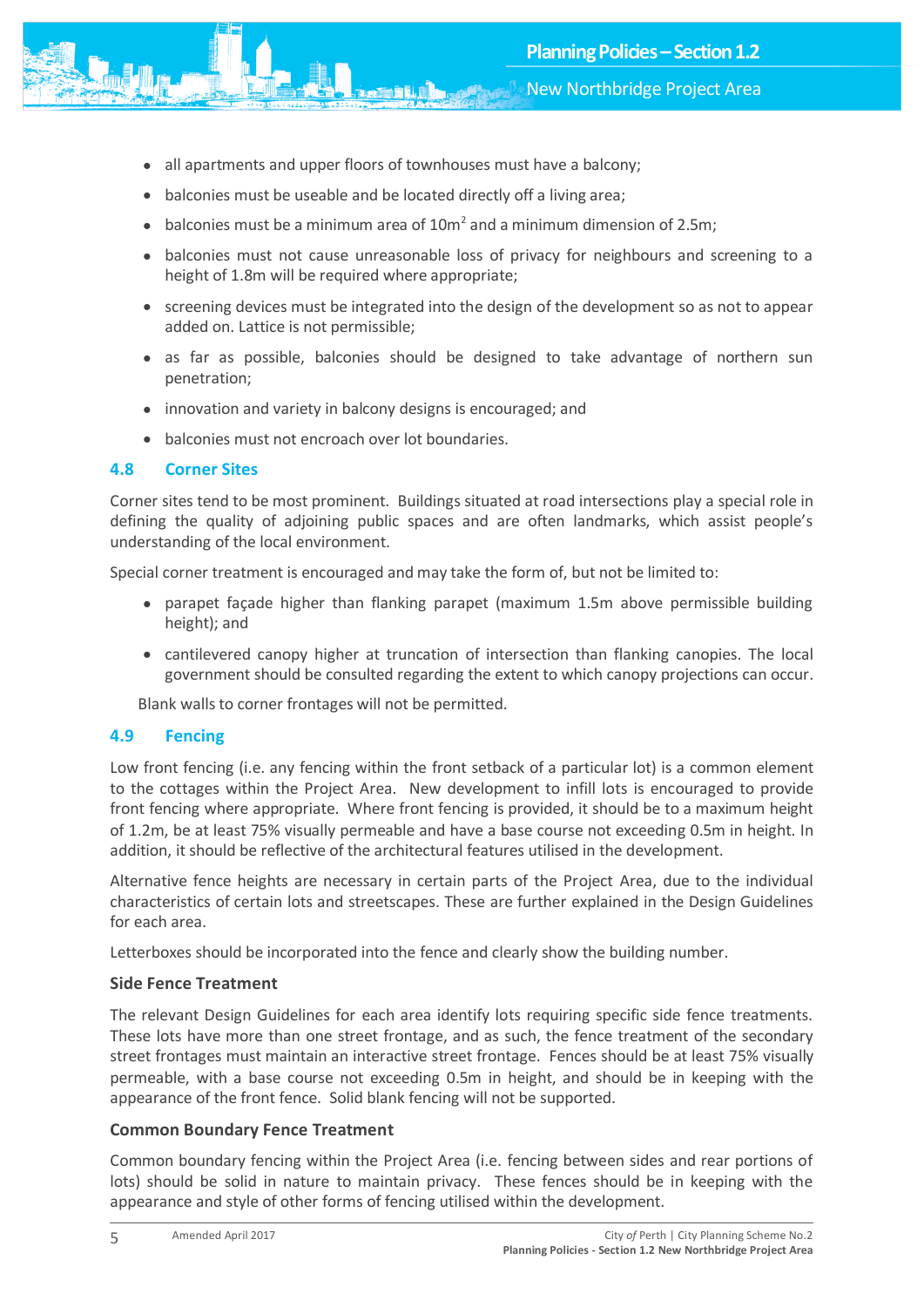New Northbridge Project Area



#### <span id="page-6-0"></span>**4.10 Activation of Streets, Rear Laneways and Under-width Roads**

The Project Area contains a number of rear laneways and under-width roads. It is important that the design of new buildings address and relate to these areas. In addition to the activation of the primary street to which development fronts, it is equally important that rear laneways and underwidth roads are also activated. This can be achieved through a number of measures including:

- the use of balconies, terraces, windows and active living spaces overlooking these areas to provide passive surveillance;
- development above rear garages to provide additional activity to the rear of the site, particularly where development utilises rear laneways;
- introduction of rear access/gates to rear courtyards to encourage additional activity;
- utilisation of alternative forms of fencing to these areas to allow visual permeability and passive surveillance; and
- introduction of lighting to courtyards and other areas that directly adjoin rear laneways and under-width roads.

Applicants should be aware that the local government will not support blank walls or elevations to development that results in a lack of activation to streets, rear laneways or under-width roads.

#### <span id="page-6-1"></span>**4.11 Vehicle Access Gates, Carports and Garages**

It is important that garages (particularly doors), carports and parking areas be sufficiently detailed to reduce their visual impact and add interest at ground level. Generally the materials used in the garage should match that of the building.

Grouped dwelling car parking should be integral to the fabric of the overall development and provide security for the tenants from the car park to the dwelling.

Garage and carport details must be approved at the same time as the development. Any required storage may be integrated with the carport.

#### **4.12 Signage**

<span id="page-6-2"></span>Signage should comply with the City Planning Scheme No. 2 Signs Policy.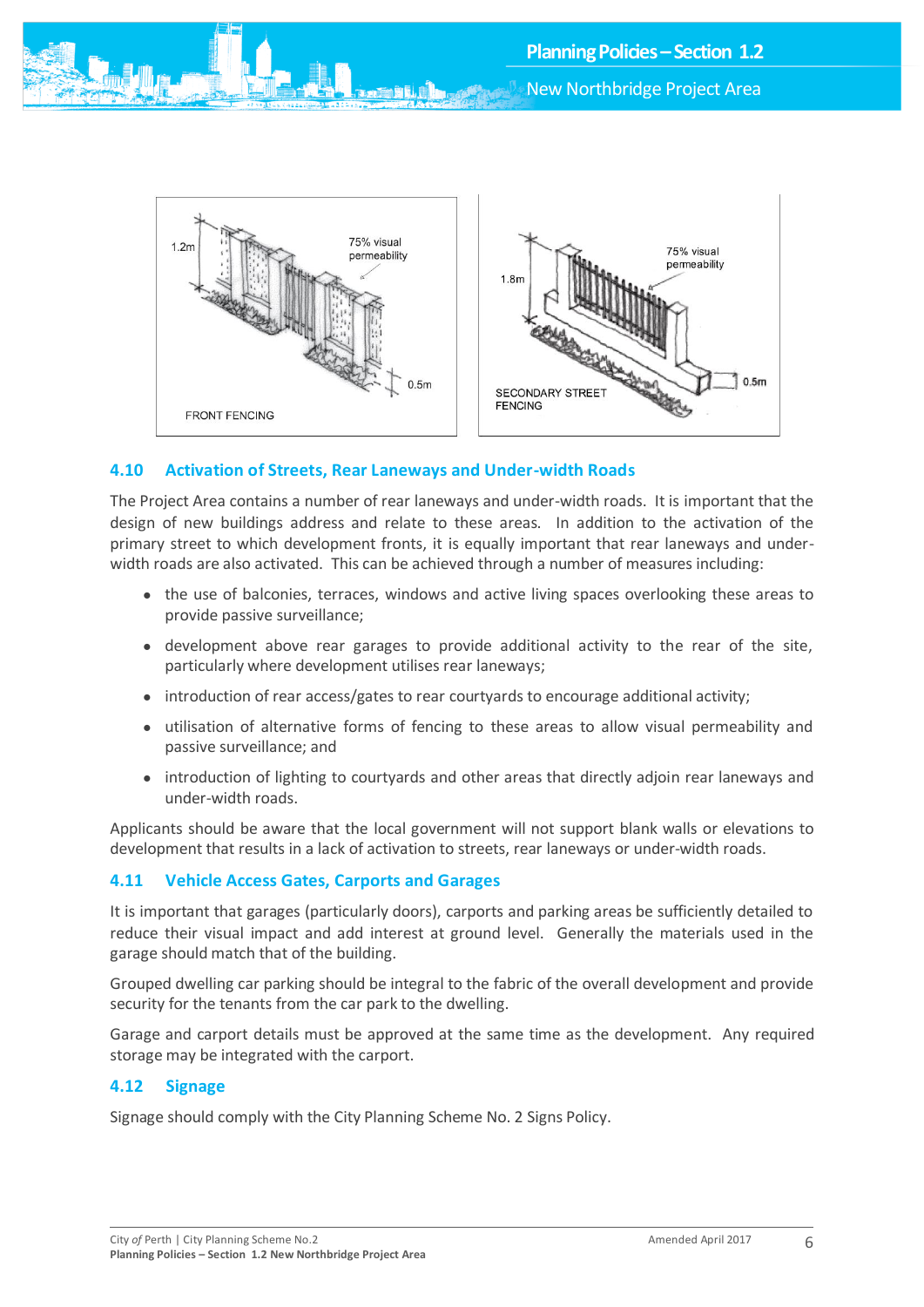

#### **4.13 Heritage Listed Properties**

In addition to the Design Guidelines and the performance standards contained within them, the following applies where a property contains a heritage building or is located within a Heritage Area:

#### **4.13.1 Roof Form**

The pitch and form of roofs affect the skyline of the street. New roofs should be proportioned and detailed to harmonise with the streetscape.

Roof materials should be compatible with the building style and character of the Project Area. Roofs within the Heritage Areas should be of traditional construction. Corrugated iron roofing is permitted providing the reflectivity issues have been suitably considered.

#### **4.13.2 Fencing**

Dividing fences within the front setback of a Heritage Area are to be consistent with the front fencing requirements of the respective lot.

#### **4.13.3 Vehicle Access Gates, Carports and Garages**

Carports and garages are not permitted within the front setback of buildings on the local government's Heritage List. Existing vehicular access within front setbacks may be maintained.

#### <span id="page-7-0"></span>**4.14 Northbridge Tunnel Development Standards**

Throughout the Project Area there are a number of lots over and adjacent to the Northbridge Tunnel (the Tunnel) through which the Graham Farmer Freeway passes. These lots are affected by covenants and easements imposed by Main Roads Western Australia (Main Roads) to protect the integrity of the Tunnel and minimise any risk of conflict arising from the fact that the subsurface land is used for the purposes of the Tunnel. The covenants and easements imposed by Main Roads are noted as encumbrances against the Certificates of Title of the affected lots and may be summarised, in general terms, as follows:

#### *A)* **Restrictive Covenant and Positive Covenant – Zone of Influence**

Certain land within the Zone of Influence (refer to the plans included in each of the area-specific guidelines) will be affected by the following covenants:

- (i) No development may be carried out within the Zone of Influence without the prior approval of the local government.
- (ii) No development will be carried out within the Zone of Influence which is likely to damage the Tunnel or interfere with the use or operation of the Tunnel.
- (iii) No building within the Zone of Influence is to be constructed, maintained, demolished or re-built except in accordance with the plans and specifications approved by the local government.
- (iv) No building may be constructed within the Zone of Influence without plans of the proposed building being submitted to Main Roads, together with a certificate from an engineer certifying, amongst other things, that the building and construction work will not exceed certain load limits applicable to the Tunnel.
- (v) No building may be constructed within the Zone of Influence without plans of the proposed building being submitted to Main Roads, together with a certificate from an engineer showing the location of drainage services and the design of stormwater runoff and certifying that there is no encroachment into the Tunnel.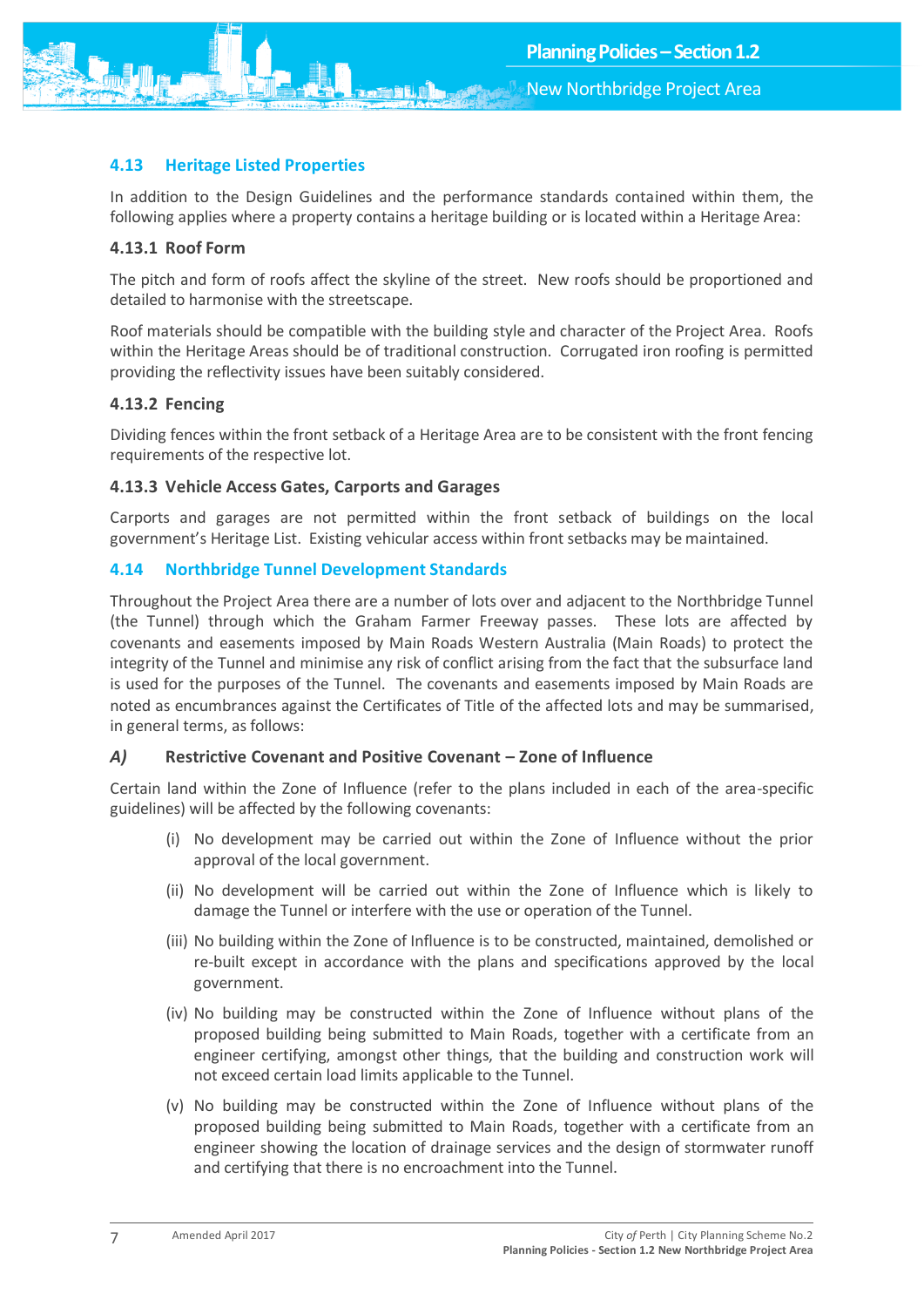

- New Northbridge Project Area
- (vi) No building constructed within the Zone of Influence may be occupied until an engineer has certified that the building does not exceed the load limits specified by Main Roads.
- (vii) No building may be constructed within the Zone of Influence unless that building has been designed to divert and collect stormwater drainage into the stormwater system.
- (viii)The plans and certifications referred to in paragraphs (iv), (v) and (vi) will require the approval of Main Roads, and such approval is not to be unreasonably withheld provided that the plans are accompanied by the appropriate engineer's certificates.

#### *B)* **Restrictive Covenant Western Ventilation Area**

Certain land within the Western Ventilation Area (refer to the Design Guidelines and relevant Certificates of Title) will be affected by a covenant restricting the height of buildings within the Western Ventilation Area to RL 32.5m above the Australian Height Datum. This restriction is within the maximum permitted building height of three storeys imposed by the Design Guidelines.

#### *C)* **Restrictive Covenant Eastern Ventilation Area**

Owners of land within the Eastern Ventilation Area (refer to the Design Guidelines and relevant Certificates of Title) will be subject to a covenant restricting the height of buildings within the Eastern Ventilation Area to RL 25.878m above the Australian Height Datum. This restriction is within the maximum permitted building height of 3 storeys imposed by the Design Guidelines.

#### *D)* **Restrictive Covenant Mid-Tunnel Sump Ventilation Area**

Owners of land in the Mid-Tunnel Sump Ventilation Area (refer to the Design Guidelines and relevant Certificates of Title) will be restricted from constructing any building within 3m of the Mid-Tunnel Ventilation Shaft and any air duct or air intake within 5m of the Mid-Tunnel Sump Ventilation Shaft.

#### *E)* **Easement – Zone of Influence**

Main Roads is granted an easement to enter buildings within the Zone of Influence during the course of construction to inspect any building.

#### *F)* **Easement – Ventilation Areas**

Main Roads is granted an easement to emit fumes from ventilation buildings in accordance with standards prescribed under the easement.

#### *G)* **Easement – Mid-Tunnel Sump Ventilation Area**

Main Roads is granted an easement to emit fumes from the Mid-Tunnel Sump Ventilation Shaft which is the structure which has been constructed for the purpose of dispersing fumes from substances collected in the Mid-Tunnel Sump.

Main Roads must be reasonably satisfied that the building is able to withstand noise and vibration from the present and proposed future operation of the Tunnel.

Applicants should refer to the terms and conditions of the restrictive covenants, positive covenants and easements (noted as encumbrances against the Certificates of Title) and the 'Main Roads Western Australian Development Design Guidelines for Structures Above or Adjacent to the Graham Farmer Freeway Tunnel Northbridge' (available from the City) for further details relating to building requirements.

#### <span id="page-8-0"></span>**4.15 Site Services and Service Enclosures**

Servicing requirements must be carefully considered so as not to detract from the amenity of the Project Area.